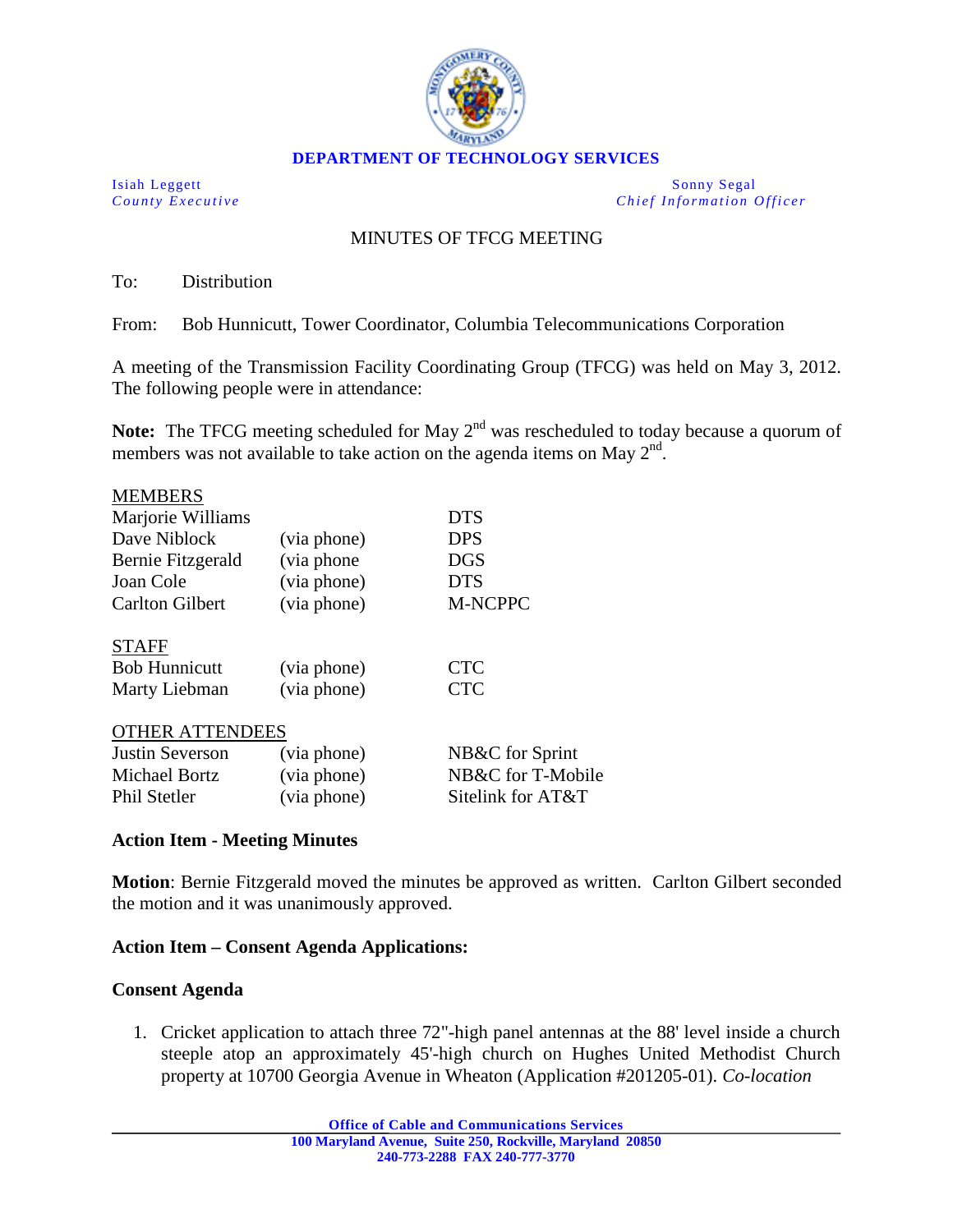- 2. T-Mobile application to replace three antennas with three 56"-high panel antennas atop 15 buildings. See attached list of property owners and addresses. (Application #201205-04). *Minor Modification*
- 3. T-Mobile application to replace three antennas with three 56"-high panel antennas on nine PEPCO transmission line towers or wooden poles. See attached list of property owners and addresses. (Application #201205-09). *Minor Modification*
- 4. Sprint application to replace three antennas with three 72"-high panel antennas at the 125' level on a 150'-high monopole on Rockville Volunteer Fire Department, Inc. property at 11430 Falls Road in Potomac (Application #201205-12). *Minor Modification*
- 5. T-Mobile application to replace three antennas with three 56"-high panel antennas on four monopoles. See attached list of property owners and addresses. (Application #201206-01). *Minor Modification*
- 6. T-Mobile application to replace three antennas with three 56"-high panel antennas on four PEPCO structures, two wooden poles, and two transmission line towers. See attached list of property owners and addresses. (Application #201206-02). *Minor Modification*
- 7. T-Mobile application to replace three antennas with three 56"-high panel antennas on one bell tower, one monopole disguised as a flag pole, and one silo. See attached list of property owners and addresses. (Application #201206-03). *Minor Modification*
- 8. Verizon Wireless application to relocate 12 panel antennas from their existing position at the 92' level to the 125' level on a 144'-high monopole on Ben Porto  $\&$  Son, Ltd property at 8200 Seven Locks Road in Bethesda (Application #201206-05). *Minor Modification*

**Discussion:** Bob Hunnicutt noted that he asked that item #3 be moved from the Consent Agenda and placed on the Regular Agenda because there are conditions for the applicant to provide written consent from WSSC to permit the modifications at time of permitting.

**Motion:** Dave Niblock moved that Consent Agenda items 1, 2, and 4 through 9 be recommended. Carlton Gilbert seconded the motion and it was unanimously approved.

## **Regular Agenda**

- 9. T-Mobile application to replace three antennas with three 56"-high panel antennas on six WSSC water tanks. See attached list of property owners and addresses. (Application #201205-07). *Minor Modification See attached for conditions.*
- 10. T-Mobile application to replace three antennas with three 56"-high panel antennas on 15 monopoles. See attached list of property owners and addresses. (Application #201205-02). *Minor Modification See attached for conditions.*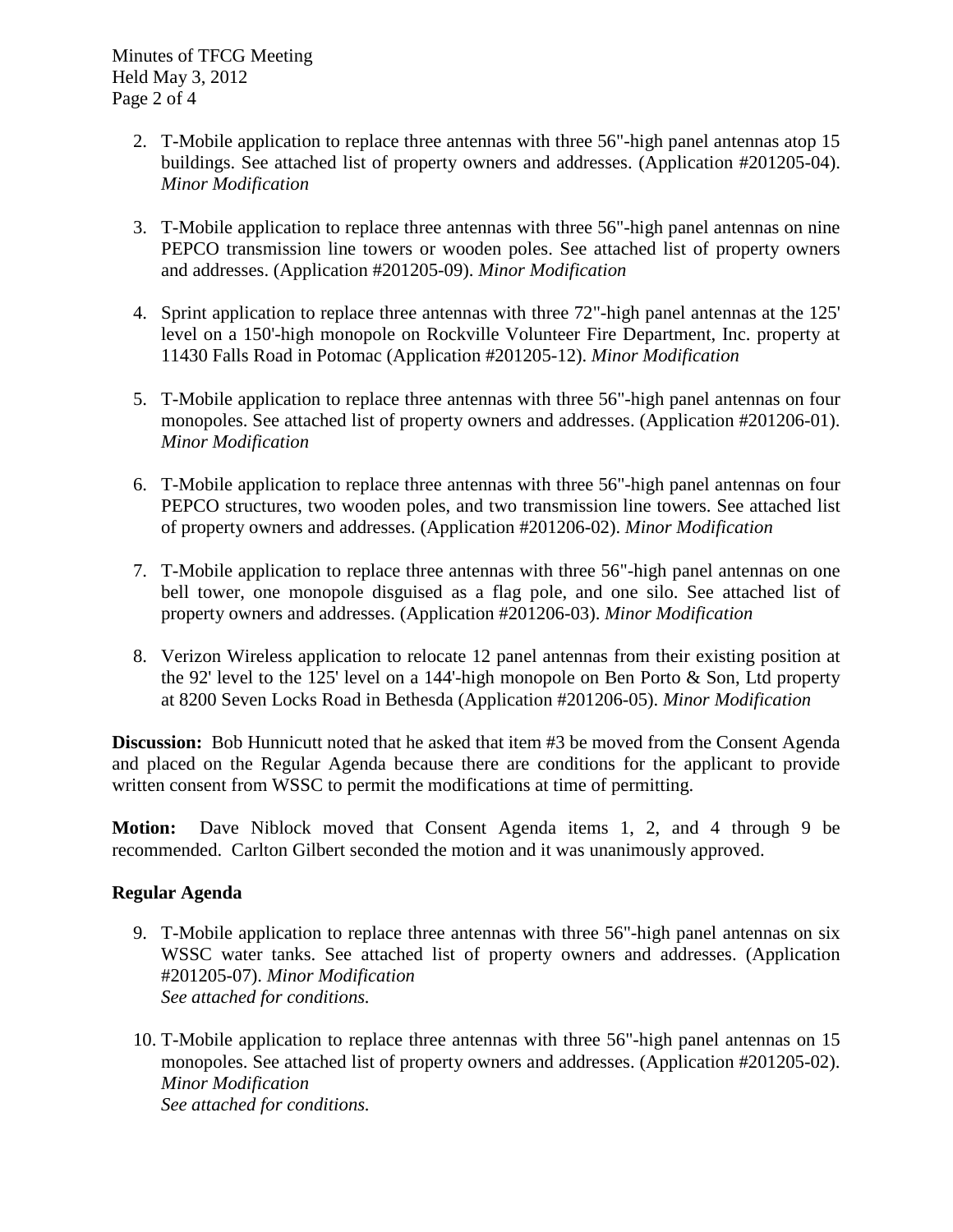Minutes of TFCG Meeting Held May 3, 2012 Page 3 of 4

- 11. T-Mobile application to replace three antennas with three 56"-high panel antennas atop 15 buildings. See attached list of property owners and addresses. (Application #201205-03). *Minor Modification See attached for conditions.*
- 12. T-Mobile application to replace three antennas with three 56"-high panel antennas atop six buildings. See attached list of property owners and addresses. (Application #201205-05). *Minor Modification See attached for conditions.*
- 13. T-Mobile application to replace three antennas with three 56"-high panel antennas on 10 monopoles. See attached list of property owners and addresses. (Application #201205-06). *Minor Modification See attached for conditions.*
- 14. T-Mobile application to replace three antennas with three 56"-high panel antennas on eight lattice towers. See attached list of property owners and addresses. (Application #201205-08). *Minor Modification See attached for conditions.*
- 15. T-Mobile application to replace three antennas with three 56"-high panel antennas on two monopoles, one disguised as a flag pole and one disguised as a light pole, and on one chimney. See attached list of property owners and addresses. (Application #201205-10). *Minor Modification See attached for conditions.*
- 16. Sprint application to replace three antennas with three 72"-high panel antennas at the 112' level on a 119'-high water tank on WSSC property at 1945 Seminary Place in Silver Spring (Application #201205-13). *Minor Modification Conditioned on applicant providing written documentation from WSSC at time of permitting that WSSC has approved these modifications.*
- 17. T-Mobile application to replace three antennas with three 56"-high panel antennas on one bell tower and five buildings. See attached list of property owners and addresses. (Application #201206-04). *Minor Modification See attached for conditions.*

**Motion**: Carlton Gilbert moved the Regular Agenda be recommended as conditioned by the Tower Coordinator. Bernie Fitzgerald seconded the motion and it was unanimously approved.

## **Discussion:**

## • **TFCG # 201211-06 design change.**

Bob Hunnicutt advised the group that he had been contacted by the applicant for application #201211-06, which was reviewed by the TFCG at the December 2011 meeting; the applicant advised him that AT&T had revised the design for a generator to be placed at an existing site. AT&T has replaced the "sound barrier walls" originally planned to be constructed on both sides